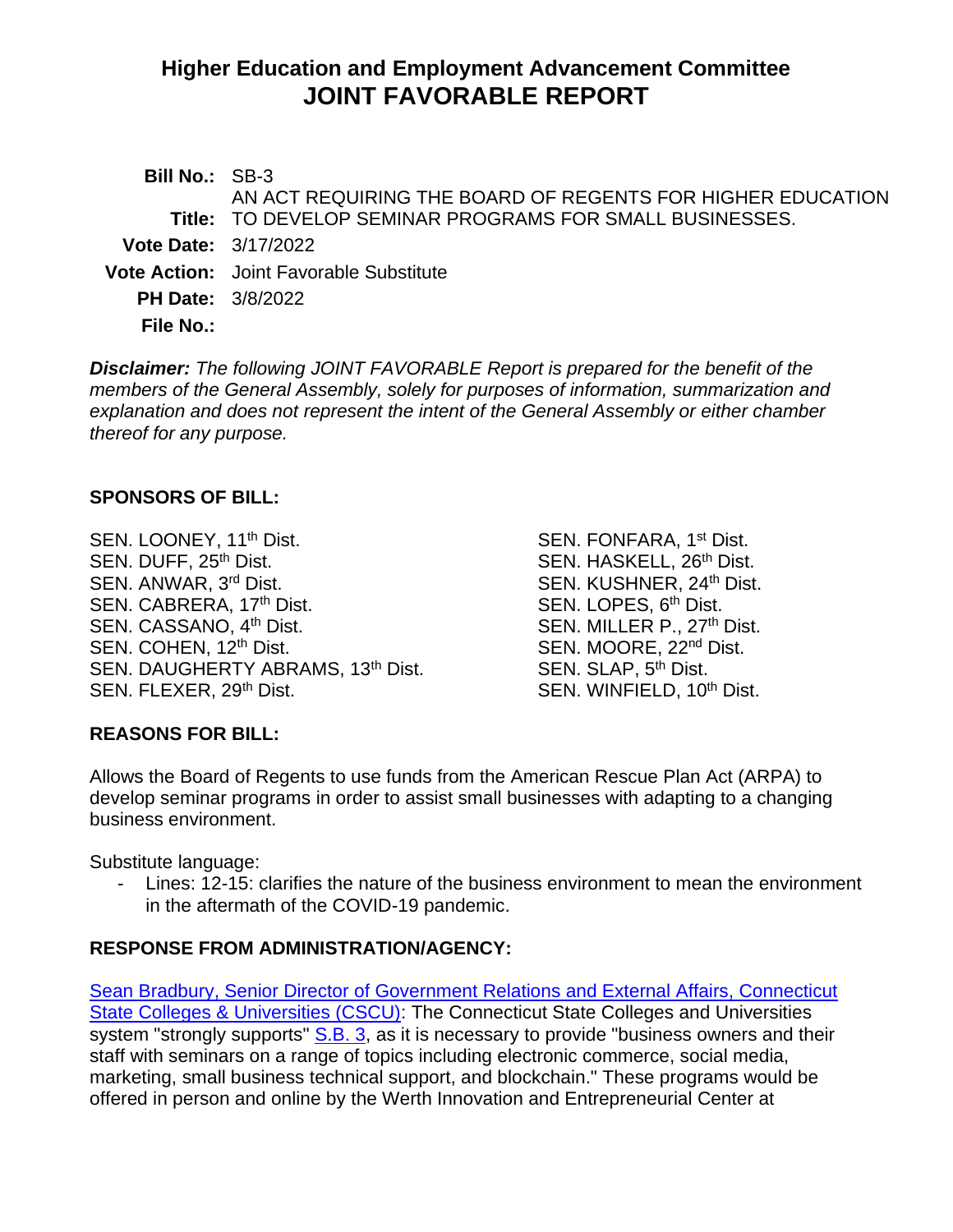Housatonic Community College, as well as the Entrepreneurial Center at Northwestern Connecticut Community College. [S.B. 3](https://www.cga.ct.gov/2022/TOB/S/PDF/2022SB-00003-R01-SB.PDF) would also allow small business employees to participate in professional development, which "can provide critical information and support at a time when businesses are trying to stabilize and grow and recover from the impacts of the pandemic."

### **NATURE AND SOURCES OF SUPPORT:**

[Senator Martin Looney, Connecticut Senate President Pro Tempore, Connecticut General](https://www.youtube.com/watch?v=_4mjnQpPsaQ)  [Assembly:](https://www.youtube.com/watch?v=_4mjnQpPsaQ) Senator Martin Looney offered verbal testimony in support of [S.B. 3,](https://www.cga.ct.gov/2022/TOB/S/PDF/2022SB-00003-R01-SB.PDF) stating that due to the COVID-19 pandemic, "many [small businesses] were faced with potential extinction [and] had to adapt quickly to a new world where customer needs had to be met in ways that these business owners had never contemplated before." In addition, Senator Looney informed the Committee that "many [small business] owners did not have the technical knowhow to compete in this strange new world" of ecommerce. [S.B. 3](https://www.cga.ct.gov/2022/TOB/S/PDF/2022SB-00003-R01-SB.PDF) would allow business and professional development programs to be "offered online," which would provide employers and employees with access to these seminars "regardless of location." Finally, Senator Looney urged the Committee to pass [S.B. 3,](https://www.cga.ct.gov/2022/TOB/S/PDF/2022SB-00003-R01-SB.PDF) stating that "while the cost is minimal…the impact on small businesses could be significant."

[Senate Democrats, Connecticut General Assembly:](https://www.cga.ct.gov/2022/heddata/tmy/2022SB-00003-R000308-Senate%20Democrats-Connecticut%20General%20Assembly-TMY.PDF) The Senate Democrats of the Connecticut General Assembly offer their support for [S.B. 3](https://www.cga.ct.gov/2022/TOB/S/PDF/2022SB-00003-R01-SB.PDF) for fear that "outside services" (such as DoorDash, Grubhub, and Instacart) would "drain cash out of an enterprise that tends to live on the margins." Even though these services kept many businesses afloat during the COVID-19 pandemic, each has its own "multi layered fee structures that can make the process either too expensive for the customer or unsustainable for the business owner." These fees can potentially "add up, turning a marginally profitable business into a losing proposition," and while many small business owners "do not possess the technical skills to tackle this problem on their own," the programs outlined in [S.B. 3](https://www.cga.ct.gov/2022/TOB/S/PDF/2022SB-00003-R01-SB.PDF) would "help these people out." These seminars would be offered at the Northwestern Connecticut Community College Entrepreneurial Center and the Werth Innovation and Entrepreneurial Center at Housatonic Community College. These programs would also be "free of charge" and specifically be available to business owners with "25 or less employees," as well as "up to two of their employees." In addition, the cost of the program won't be "significant," but the "demand will be greatest in the next two years," and [S.B. 3](https://www.cga.ct.gov/2022/TOB/S/PDF/2022SB-00003-R01-SB.PDF) uses funds from the American Rescue Plan Act (ARPA) "to cover the costs for the community colleges to implement it." In conclusion, "These businesses sustained us during the darkest days of the pandemic, it is our turn now to make sure they are sustained in the future."

[Miles Quarterman, Student, Yale University:](https://www.youtube.com/watch?v=_4mjnQpPsaQ) Mr. Quarterman offered verbal testimony in support of [S.B. 3,](https://www.cga.ct.gov/2022/TOB/S/PDF/2022SB-00003-R01-SB.PDF) stating that not only are "small businesses...the backbone of the economy," but "Connecticut's economic success is dependent on small businesses' success." In today's economy, "it's more important than ever [for small businesses] to have an online presence," and "as it becomes evident that COVID-19 is an endemic virus, ecommerce will be an important tool for small businesses during future outbreaks." In conclusion, Mr. Quarterman believes that in order "to compete in the modern economy and endure future COVID-19 outbreaks, small businesses need the resources and knowledge to create an online presence."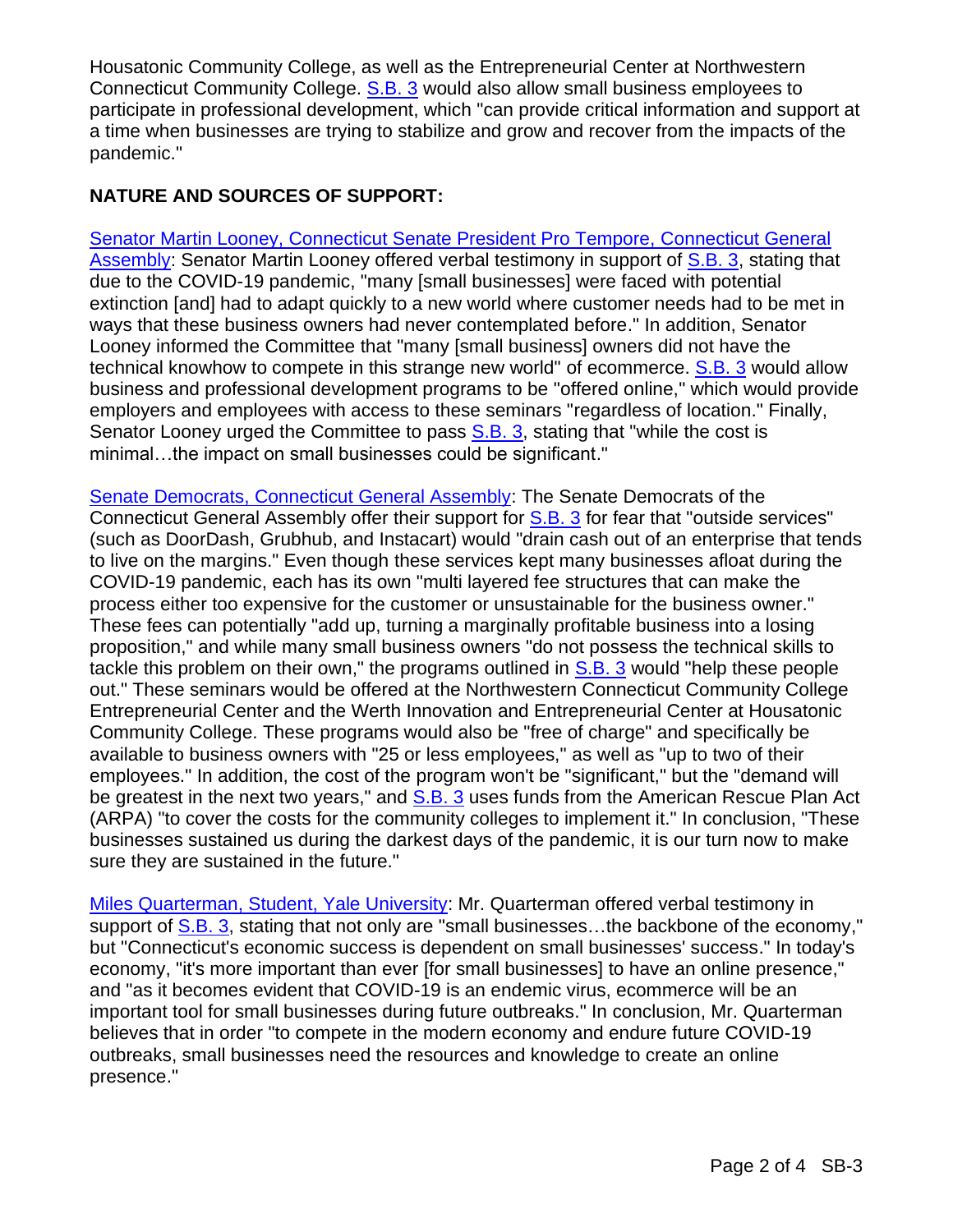[Ashley Zane, Government Affairs Associate, Connecticut Business and Industry Association](https://www.cga.ct.gov/2022/heddata/tmy/2022SB-00003-R000308-Zane,%20Ashley,%20Government%20Affairs%20Associate-CT%20Business%20and%20Industry%20Association-TMY.PDF)  [\(CBIA\):](https://www.cga.ct.gov/2022/heddata/tmy/2022SB-00003-R000308-Zane,%20Ashley,%20Government%20Affairs%20Associate-CT%20Business%20and%20Industry%20Association-TMY.PDF) The Connecticut Business and Industry Association offers its support for [S.B. 3](https://www.cga.ct.gov/2022/TOB/S/PDF/2022SB-00003-R01-SB.PDF) because many small businesses "do not have the ability to invest time and resources into researching best practices" for an online format. The COVID-19 pandemic forced small businesses to "be able to quickly pivot their business model," and the seminars offered by the CSCU as outlined in [S.B. 3](https://www.cga.ct.gov/2022/TOB/S/PDF/2022SB-00003-R01-SB.PDF) would act "as a way for these small companies to easily access material from a reputable source." Specifically, CBIA supports the inclusion of "cybersecurity training on this bill," as ecommerce "opens the door to fraud and cybercrime which has dramatically increased across the country." Finally, while CBIA does support "efforts to ensure companies can adapt," the legislature "should be encouraging responsible electronic commerce that protects the business and the consumer."

[David Acquaah-Mensah, Resident, New Haven:](https://www.cga.ct.gov/2022/heddata/tmy/2022SB-00003-R000308-Acquaah-Mensah,%20David-TMY.PDF) According to the "Small Business Administration's 2021 Small Business Profiles for States," small businesses accounted for "99.4% of all Connecticut businesses and employ[ed] 48.4% of all Connecticut employees," representing a significant component of Connecticut's economy. **S.B. 3** would provide small businesses with the opportunity to participate in free seminars that will allow them "to stay resilient during future COVID-19 surges and be competitive in an increasingly digitized marketplace." Due to the increasingly endemic nature of the COVID-19 pandemic, "small businesses need the resources to establish an online presence to mitigate fallout from future outbreaks when people are less willing to go to stores in-person." According to a "Connecticut Small Business Development Center survey of Connecticut small businesses," between March 2019 and March 2020, "9,205 small businesses opened and 9,850 closed" while "small businesses gained 103,088 jobs and lost 114,339 jobs." According to Mr. Acquaah-Mensah, "taking advantage of e-commerce could have helped [these small businesses] supplement some of the in-person sales they lost." In conclusion, Mr. Acquaah-Mensah urges the Committee to pass  $S.B. 3$  in order to provide Connecticut's small businesses with the "resources and knowledge to create an online presence," as well as the "support that they need and deserve."

An additional 17 [written testimonies](https://www.cga.ct.gov/asp/menu/CommDocTmyBill.asp?comm_code=hed&bill=SB-00003&doc_year=2022) were submitted in support of **S.B. 3:** 

- [Dylan Council, Resident, New Haven](https://www.cga.ct.gov/2022/heddata/tmy/2022SB-00003-R000308-Council,%20Dylan-TMY.PDF)
- [Chris de Santis, Resident, New Haven](https://www.cga.ct.gov/2022/heddata/tmy/2022SB-00003-R000308-de%20Santis,%20Chris-TMY.PDF)
- [Logan George, Resident, New Haven](https://www.cga.ct.gov/2022/heddata/tmy/2022SB-00003-R000308-George,%20Logan-TMY.PDF)
- [Roxana Grunenwald, Resident, New Haven](https://www.cga.ct.gov/2022/heddata/tmy/2022SB-00003-R000308-Grunenwald,%20Roxana-TMY.PDF)
- [Josh Guo, Resident, New Haven](https://www.cga.ct.gov/2022/heddata/tmy/2022SB-00003-R000308-Guo,%20Josh-TMY.PDF)
- Tioné [Hoeckner, Resident, New Haven](https://www.cga.ct.gov/2022/heddata/tmy/2022SB-00003-R000308-Hoeckner,%20Tion--TMY.PDF)
- [Aparajita Kaphle, Resident, New Haven](https://www.cga.ct.gov/2022/heddata/tmy/2022SB-00003-R000308-Kaphle,%20Aparajita-TMY.PDF)
- [Joyce Liow, Resident, New Haven](https://www.cga.ct.gov/2022/heddata/tmy/2022SB-00003-R000308-Liow,%20Joyce-TMY.PDF)
- [Yaz Liow, Resident, New Haven](https://www.cga.ct.gov/2022/heddata/tmy/2022SB-00003-R000308-Liow,%20Yaz-TMY.PDF)
- [Meridian Monthy, Resident, New Haven](https://www.cga.ct.gov/2022/heddata/tmy/2022SB-00003-R000308-Monthy,%20Meridian-TMY.PDF)
- [Bradley Nowacek, Resident, New Haven](https://www.cga.ct.gov/2022/heddata/tmy/2022SB-00003-R000308-Nowacek,%20Bradley-TMY.PDF)
- [Evelyn Robles, Resident, New Haven](https://www.cga.ct.gov/2022/heddata/tmy/2022SB-00003-R000308-Robles,%20Evelyn-TMY.PDF)
- [Ted Shepherd, Resident, New Haven](https://www.cga.ct.gov/2022/heddata/tmy/2022SB-00003-R000308-Shepherd,%20Ted-TMY.PDF)
- [Brook Smith, Resident, New Haven](https://www.cga.ct.gov/2022/heddata/tmy/2022SB-00003-R000308-Smith,%20Brook-TMY.PDF)
- [Julia Sulkowski, Resident, New Haven](https://www.cga.ct.gov/2022/heddata/tmy/2022SB-00003-R000308-Sulkowski,%20Julia-TMY.PDF)
- [Noah Vinogradov, Resident, New Haven](https://www.cga.ct.gov/2022/heddata/tmy/2022SB-00003-R000308-Vinogradov,%20Noah-TMY.PDF)